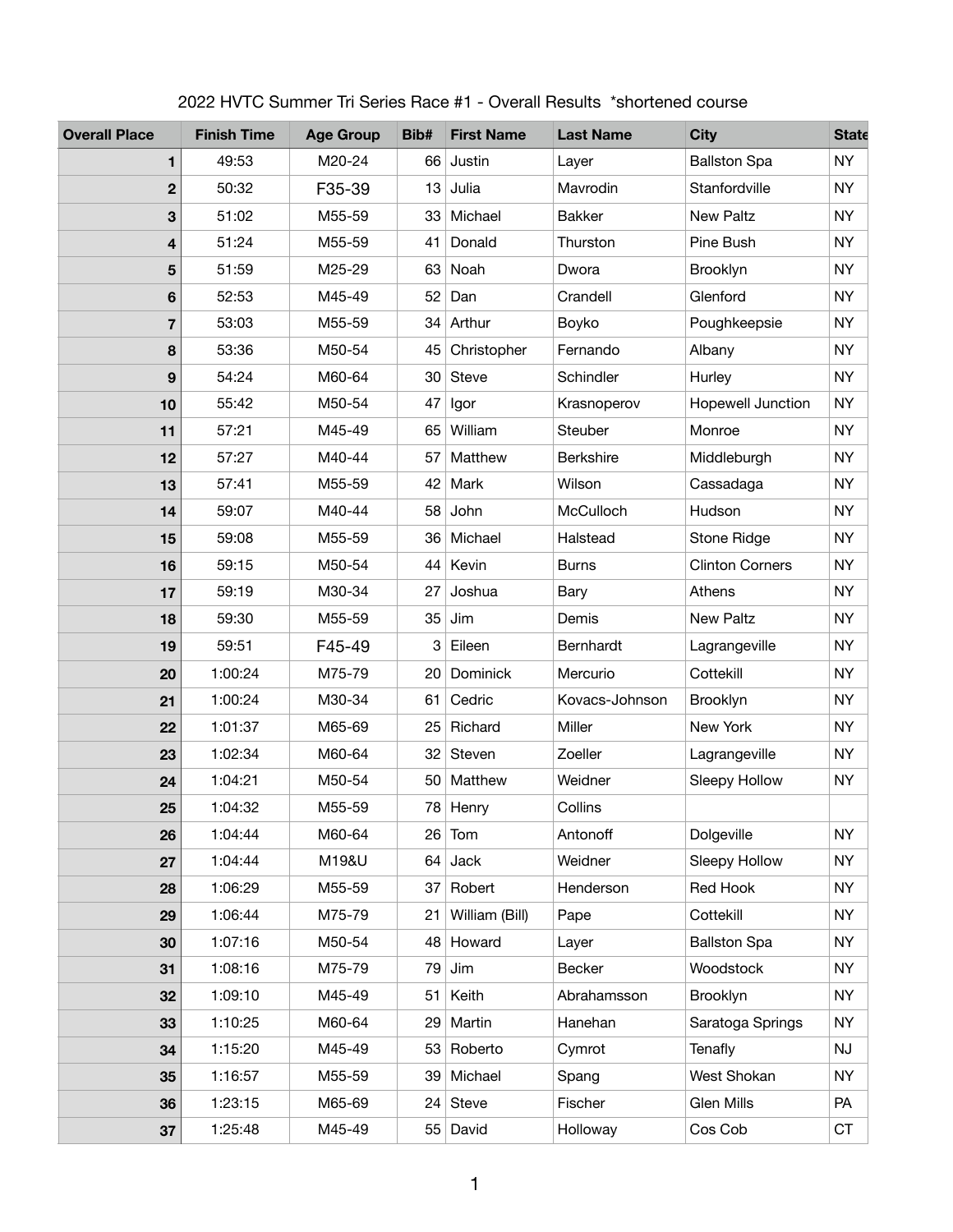| 38              | 1:30:22 | M50-54 | 46 Ezra                  | Gale            | Kingston                | <b>NY</b> |
|-----------------|---------|--------|--------------------------|-----------------|-------------------------|-----------|
| 39              | 1:35:26 | M60-64 | Robert<br>31             | Weireter        | <b>Cortlandt Manor</b>  | <b>NY</b> |
| 40              | 1:00:55 | F60-64 | Pattee<br>17             | Ouimet          | <b>Milbrook</b>         | <b>NY</b> |
| 41              | 1:01:36 | F50-54 | 8 Michelle               | Gillian         | Poughkeepsie            | <b>NY</b> |
| 42              | 1:02:26 | F45-49 | Stephanie<br>12          | Hanrahan        | Fonda                   | <b>NY</b> |
| 43              | 1:02:43 | F50-54 | 11<br>Joan               | Salman          | <b>Red Hook</b>         | <b>NY</b> |
| 44              | 1:03:54 | F35-39 | 14 Nicole                | Porter          | Greenville              | <b>NY</b> |
| 45              | 1:05:30 | F70-74 | Mary                     | <b>DeNitto</b>  | Rhinebeck               | <b>NY</b> |
| 46              | 1:06:10 | F60-64 | 5 Beverly                | Whalen          | <b>Wappingers Falls</b> | <b>NY</b> |
| 47              | 1:07:53 | F55-59 | Carol<br>$6 \mid$        | <b>Mitchell</b> | Lagrangeville           | <b>NY</b> |
| 48              | 1:09:15 | F50-54 | 10 Rebecca               | Kibbee          | Sanbornton              | <b>NH</b> |
| 49              | 1:13:14 | F30-34 | 15<br>Kelly              | Lopane          | Millerton               | <b>NY</b> |
| 50              | 1:19:56 | F60-64 | $4$ Abby                 | Thurston        | <b>Pine Bush</b>        | <b>NY</b> |
| 51              | 1:25:10 | F50-54 | Heather<br>9             | Hewett          | <b>Sleepy Hollow</b>    | <b>NY</b> |
| 52              | 1:38:23 | F60-64 | $2^{\circ}$<br>Karen     | <b>Brown</b>    | <b>Cortlandt Manor</b>  | <b>NY</b> |
| 53              | 1:50:24 | F20-24 | Camryn<br>16             | Walsh           | Albany                  | <b>NY</b> |
|                 |         |        |                          |                 |                         |           |
|                 |         |        |                          |                 |                         |           |
| <b>Aquabike</b> | 0:49:13 | M65-69 | 23 <sup>1</sup><br>David | <b>Beckwith</b> | Poughkeepsie            | <b>NY</b> |

## 2022 HVTC Women's Awards - Race #1

|                          | <b>Finish Time</b> | <b>Age Group</b> | Bib#           | <b>First Name</b> | <b>Last Name</b> | <b>City</b>             | <b>State</b> |
|--------------------------|--------------------|------------------|----------------|-------------------|------------------|-------------------------|--------------|
| <b>1st Place Overall</b> | 50:32              | F35-39           | 13             | Julia             | <b>Mavrodin</b>  | Stanfordville           | <b>NY</b>    |
| <b>2nd Place Overall</b> | 59:51              | F45-49           | 3              | Eileen            | <b>Bernhardt</b> | Lagrangeville           | <b>NY</b>    |
| <b>3rd Place Overall</b> | 1:00:55            | F60-64           | 17             | Pattee            | <b>Ouimet</b>    | <b>Milbrook</b>         | <b>NY</b>    |
|                          |                    |                  |                |                   |                  |                         |              |
| <b>Age Group Awards</b>  |                    |                  |                |                   |                  |                         |              |
| <b>1st Place</b>         | 1:05:30            | F70-74           | 1              | Mary              | <b>DeNitto</b>   | Rhinebeck               | <b>NY</b>    |
|                          |                    |                  |                |                   |                  |                         |              |
| <b>1st Place</b>         | 1:06:10            | F60-64           | 5              | <b>Beverly</b>    | Whalen           | <b>Wappingers Falls</b> | <b>NY</b>    |
| 2nd Place                | 1:19:56            | F60-64           | 4              | Abby              | Thurston         | Pine Bush               | <b>NY</b>    |
| <b>3rd Place</b>         | 1:38:23            | F60-64           | $\overline{2}$ | Karen             | <b>Brown</b>     | <b>Cortlandt Manor</b>  | <b>NY</b>    |
|                          |                    |                  |                |                   |                  |                         |              |
| <b>1st Place</b>         | 1:07:53            | F55-59           | 6              | Carol             | <b>Mitchell</b>  | Lagrangeville           | <b>NY</b>    |
|                          |                    |                  |                |                   |                  |                         |              |
| <b>1st Place</b>         | 1:01:36            | F50-54           | 8              | <b>Michelle</b>   | Gillian          | Poughkeepsie            | <b>NY</b>    |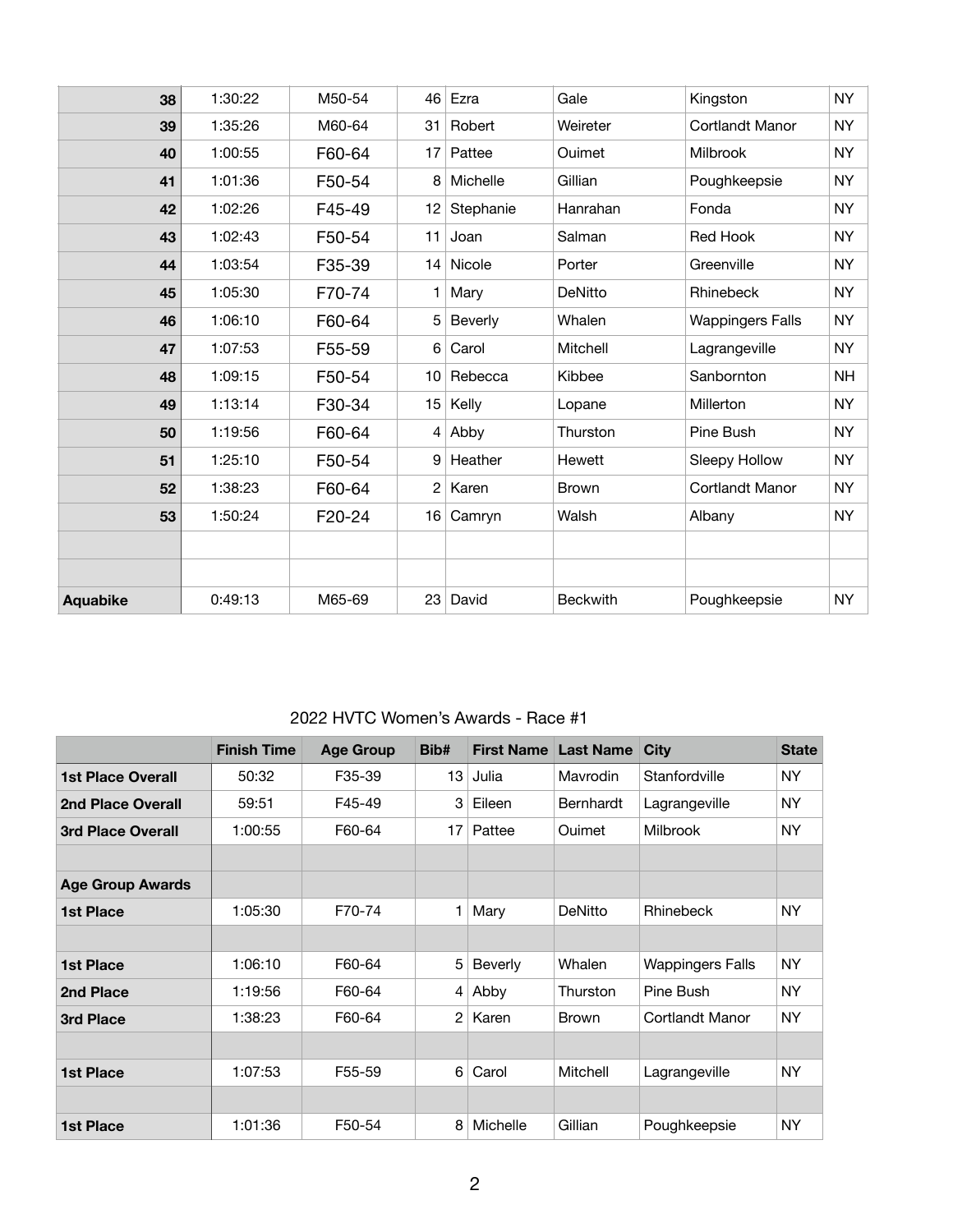| 2nd Place        | 1:02:43 | F50-54 | 11              | Joan          | Salman        | <b>Red Hook</b>      | <b>NY</b> |
|------------------|---------|--------|-----------------|---------------|---------------|----------------------|-----------|
| <b>3rd Place</b> | 1:09:15 | F50-54 | 10 <sup>°</sup> | Rebecca       | Kibbee        | Sanbornton           | <b>NH</b> |
| <b>4th Place</b> | 1:25:10 | F50-54 | 9               | Heather       | <b>Hewett</b> | <b>Sleepy Hollow</b> | <b>NY</b> |
|                  |         |        |                 |               |               |                      |           |
| <b>1st Place</b> | 1:02:26 | F45-49 | 12              | Stephanie     | Hanrahan      | Fonda                | <b>NY</b> |
|                  |         |        |                 |               |               |                      |           |
| <b>1st Place</b> | 1:03:54 | F35-39 | 14              | <b>Nicole</b> | Porter        | Greenville           | <b>NY</b> |
|                  |         |        |                 |               |               |                      |           |
| <b>1st Place</b> | 1:13:14 | F30-34 | 15              | Kelly         | Lopane        | Millerton            | <b>NY</b> |
|                  |         |        |                 |               |               |                      |           |
| <b>1st Place</b> | 1:50:24 | F20-24 | 16              | Camryn        | Walsh         | Albany               | <b>NY</b> |
|                  |         |        |                 |               |               |                      |           |

## 2022 HVTC Men's Awards - Race #1

| <b>PLACE</b>             | <b>Finish Time</b> | <b>Age Group</b> | Bib# | <b>First Name Last Name</b> |               | <b>City</b>            | <b>State</b> |
|--------------------------|--------------------|------------------|------|-----------------------------|---------------|------------------------|--------------|
| <b>1st Place Overall</b> | 49:53              | M20-24           |      | 66 Justin                   | Layer         | <b>Ballston Spa</b>    | <b>NY</b>    |
| <b>2nd Place Overall</b> | 51:02              | M55-59           | 33   | Michael                     | <b>Bakker</b> | <b>New Paltz</b>       | <b>NY</b>    |
| <b>3rd Place Overall</b> | 51:24              | M55-59           | 41   | Donald                      | Thurston      | Pine Bush              | <b>NY</b>    |
|                          |                    |                  |      |                             |               |                        |              |
| <b>Age Group Awards</b>  |                    |                  |      |                             |               |                        |              |
| <b>1st Place</b>         | 1:00:24            | M75-79           | 20   | <b>Dominick</b>             | Mercurio      | Cottekill              | <b>NY</b>    |
| 2nd Place                | 1:06:44            | M75-79           | 21   | William (Bill) Pape         |               | Cottekill              | <b>NY</b>    |
| <b>3rd Place</b>         | 1:08:16            | M75-79           | 79   | Jim                         | <b>Becker</b> | Woodstock              | <b>NY</b>    |
|                          |                    |                  |      |                             |               |                        |              |
| <b>1st Place</b>         | 1:01:37            | M65-69           | 25   | Richard                     | Miller        | <b>New York</b>        | <b>NY</b>    |
| 2nd Place                | 1:23:15            | M65-69           | 24   | <b>Steve</b>                | Fischer       | <b>Glen Mills</b>      | PA           |
|                          |                    |                  |      |                             |               |                        |              |
| <b>1st Place</b>         | 54:24              | M60-64           | 30   | <b>Steve</b>                | Schindler     | Hurley                 | <b>NY</b>    |
| 2nd Place                | 1:02:34            | M60-64           | 32   | <b>Steven</b>               | Zoeller       | Lagrangeville          | <b>NY</b>    |
| <b>3rd Place</b>         | 1:04:44            | M60-64           | 26   | Tom                         | Antonoff      | Dolgeville             | <b>NY</b>    |
| <b>4th Place</b>         | 1:10:25            | M60-64           | 29   | Martin                      | Hanehan       | Saratoga Springs       | <b>NY</b>    |
| <b>5th Place</b>         | 1:35:26            | M60-64           | 31   | Robert                      | Weireter      | <b>Cortlandt Manor</b> | <b>NY</b>    |
|                          |                    |                  |      |                             |               |                        |              |
| <b>1st Place</b>         | 53:03              | M55-59           | 34   | Arthur                      | <b>Boyko</b>  | Poughkeepsie           | <b>NY</b>    |
| 2nd Place                | 57:41              | M55-59           | 42   | Mark                        | Wilson        | Cassadaga              | <b>NY</b>    |
| 3rd Place                | 59:08              | M55-59           | 36   | Michael                     | Halstead      | <b>Stone Ridge</b>     | <b>NY</b>    |
| <b>4th Place</b>         | 59:30              | M55-59           | 35   | Jim                         | Demis         | <b>New Paltz</b>       | <b>NY</b>    |
| 5th Place                | 1:04:32            | M55-59           | 78   | Henry                       | Collins       |                        |              |